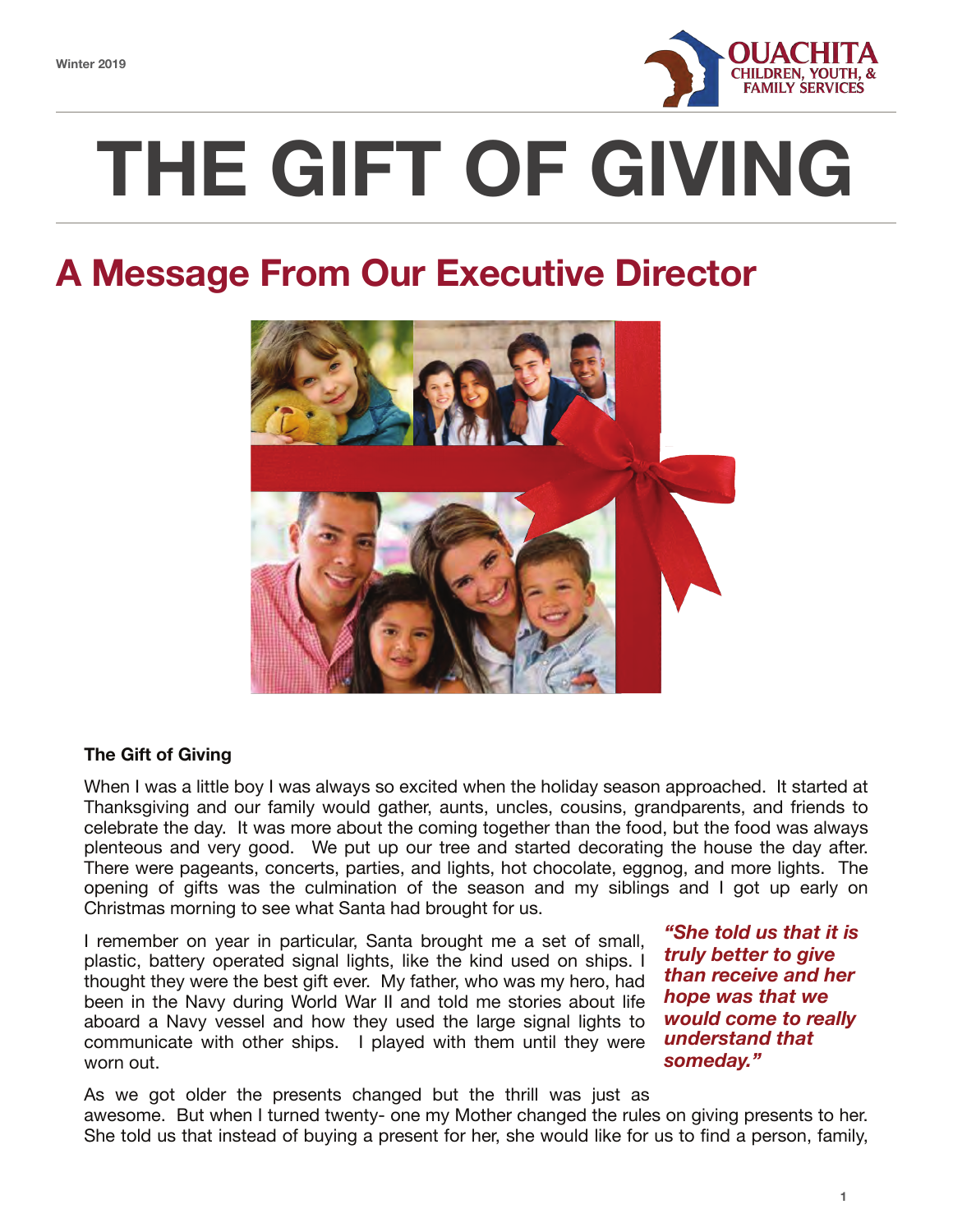## **We've Been Busy!**

## **"It's all because of you!"**

You may have noticed in the past few months that we have lengthened our name to Ouachita Children, Youth, and Family Services. Not only are we continuing to provide shelter and emergency services to children, but we also offer new programs for youth and families who are in crisis in, and around, the Hot Springs area. We now have a homeless youth day program for youth under the age of 24 who are homeless or at-risk of experiencing homelessness, a domestic violence shelter and advocacy program, a homelessness and poverty reduction program, as well as a substance abuse prevention program, along with our children's shelter you have grown to know and love.

It's all because of you! You have provided us with the courage and support to expand our services to reach as many children, youth, and families as possible. We cannot do any of this without a caring community that uplifts and provides so that we can better serve those who are seeking our services. We thank you, and look forward to the future with you by our side.

Please follow us on social media and take a peek at our new website to view all the ways you have helped us make a difference. Not only will you see some changes to the site, but you'll get the chance to find a program that speaks to your heart. If you feel that you would like to help a specific program, or OCYFS in general, let us know.





or organization that could use an extra and bless them in some way. At first, my brother and sisters thought it was not a very good idea but we did it anyway because she insisted. Our gift that we actually gave to her was the telling the story of the people we had chosen and how it made a difference in their lives.

She told us that it is truly better to give than receive and her hope was that we would come to really understand that someday. So, we would sit in a circle and told our stories. As time passed it almost became a competition to see who could make Mom smile the biggest with our stories. Our family time together went from us all spouting "Mom likes me best," to "Mom liked my story best." In those times, my Mother had changed all our lives in a drastic way. Helping us to see that in the giving we would find a better way of celebrating the season and all the while making the world a better place.

My daughter now follows that tradition for her gifts to me and someday I hope my grandchildren will do the same. I pray that they will see the wonder of how giving to others is really a gift to ourselves.

My Mother turned 86 years old this year and our gifts to her are still the same. A few years ago, I started donating to organizations in her honor because of that legacy she has left to me and our subsequent generations. This Christmas I hope you can find some person, family, or organization to give to. If it is Ouachita Children, Youth, and Family Services, great! We now have more ways than ever to help those who need it. In the subsequent pages you will find the ways that you can give to the people we serve. But my hope and prayer for you is that you find someone to bless and in turn to be blessed by the Gift of Giving. Thanks Mom and Merry Christmas and Happy Holidays to you all.

Blessings,

Und the

Mark Howard

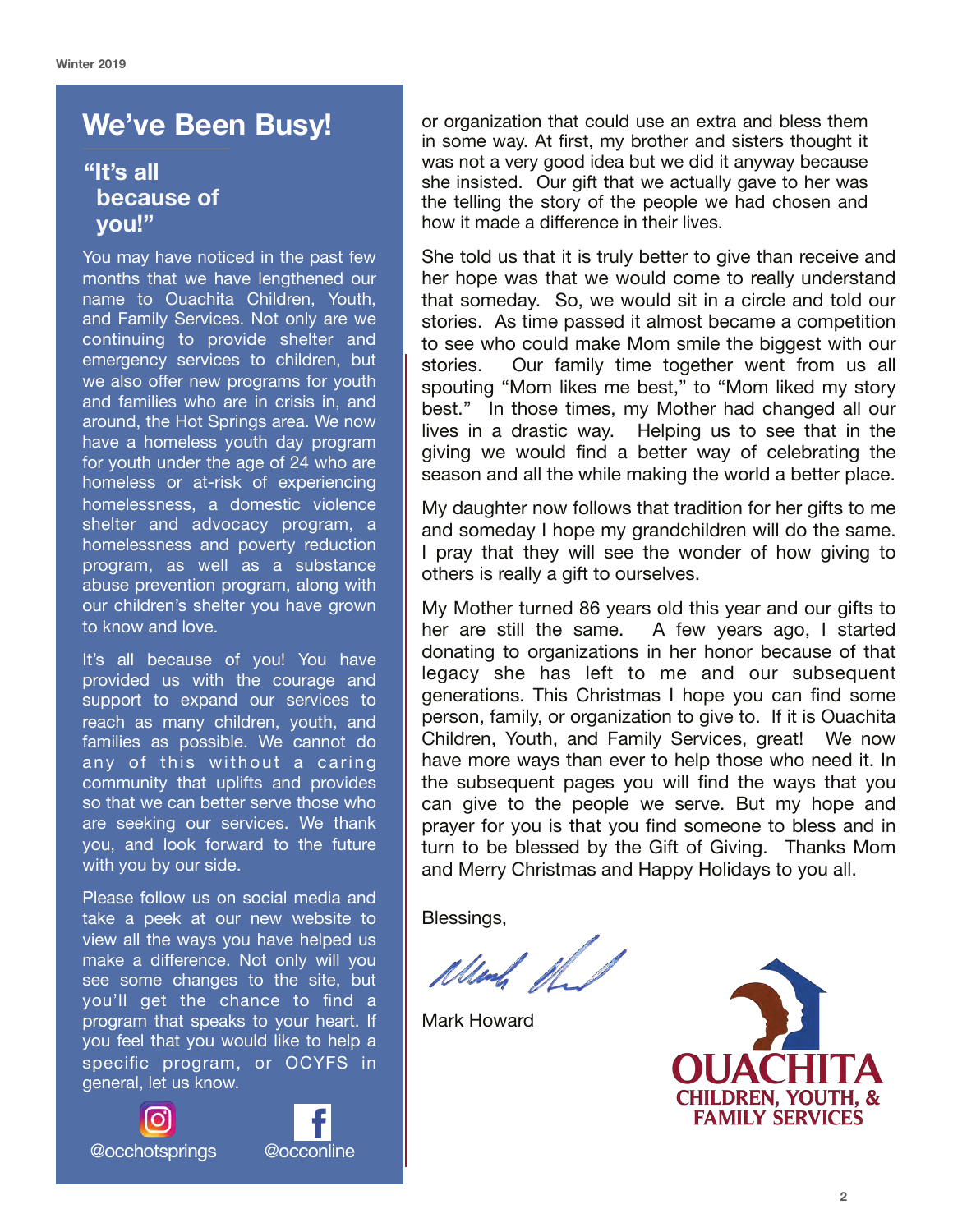# **Our Programs**

## **Ouachita Children's Center**

For over 40 years Ouachita Children's Center has been *the* organization providing safety and shelter for the abused, neglected, runaway, homeless, and at-promise children in this area between the ages of 6-17. Along with short-term emergency shelter and case management, we continue to provide children in crisis unmatched programs including ACT2 after school programs, support groups, counseling and aftercare. Not just for the children we serve, but for their families, as well. For those who have been incarcerated, our after-

care services extend to those ages 10-21.

Through structured activities that encourage personal growth we provide early intervention in an attempt to support as

much of a childhood as these children may ever experience. "We mean well, but we are broken. Thank you for understanding, and thank you for trying. You recognized we needed change."

**Contact OCC** 

Call (501) 623-5591 Email info@occnet.org Located at 339 Charteroak St. Hot Springs, AR

## **Ouachita Youth Center**

*"We mean well, but* 

*understanding, and* 

*we are broken. Thank you for* 

*thank you for* 

*trying."* 



## **The Drop-In**

The Drop-in is a low barrier, inclusive, accepting space for youth under the age of 24 who are at-risk or experiencing homelessness. Youth can come into the day shelter for advocacy and case management to work towards housing, education, employment, medical care, etc. They can also take a shower, do laundry, grab a snack and get involved in the community.

OYC will be celebrating the one year anniversary in December and since its' opening in December 2018 there have been over 290 individuals served, approximately 200 survival kits given out, and more than 6 family reconciliations completed. Not only that, but we have given over 70 referrals to other services such as substance abuse, mental health, domestic violence and medical providers.

## **Street Outreach**

Our dedicated staff go directly into the community to locate, identify, and make connections with homeless youth and provide appropriate services directly where the person is, wherever that may be. From the first encounter the youth are given referrals to The Drop-In and other services around the community, along with collaborations with other organizations in our area to work towards reducing homelessness and poverty.

## **Contact OYC**

Call or text (501) 282-0292. Located at 115 Crescent St. Hot Springs, AR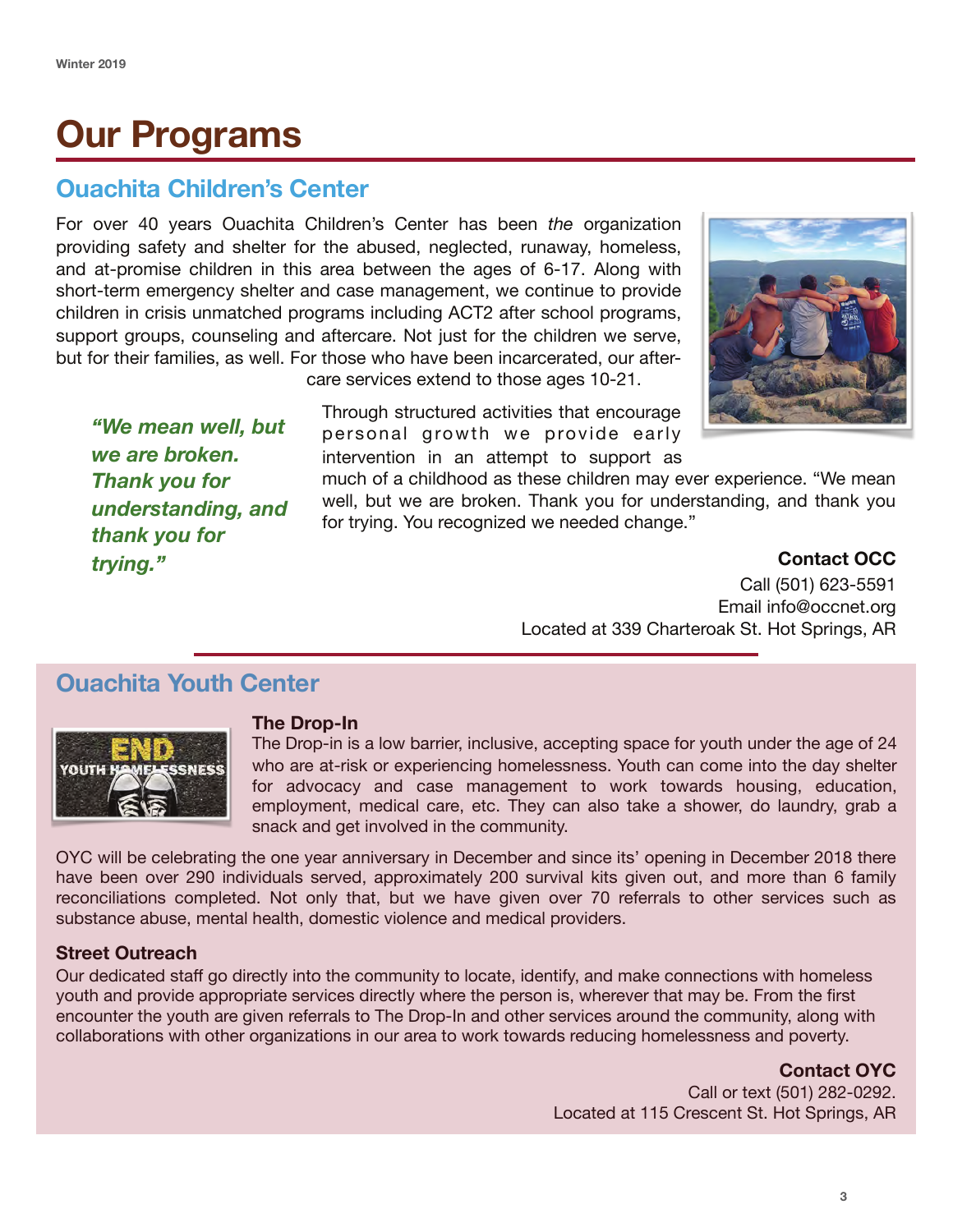## **Ouachita Family Center**

## **Our Program**

On a beautiful estate of several acres, Ouachita Family Center provides safe, secure shelter and supportive services for all victims of domestic violence and their children. Our goal is to empower victims to work toward their goals and get the opportunity to live a life free of violence.

Within two hours of opening in January of this year, we received our first hotline call, which then resulted in our first shelter resident. Since then we have served over 500 victims through the hotline, 200 women and 225 children in the shelter, and 50 men, women, and children through our outreach advocacy program. Recently a shelter guest confided in staff, "You are my light in a once dark world."

*"You are my light in a once dark world."* 

What sets us apart is that we do not limit the number of children a woman brings with her to the shelter, and we do not limit the age of the child allowed into the shelter. A hotline is available 24/7 and residents of the domestic violence shelter, as well as those seeking outreach support (those not requiring shelter) are available to utilize court advocacy, assistance with order of protection, counseling with a licensed therapist, support group services, education and prevention education programs.

## **Contact OFC**

*24 Hour Hotline: 501-865-3939*  **Ouachita Family Center Office:** (501) 701-4253 202 Third St. Hot Springs, AR 71913

## **Homelessness Reduction Program**

We are the lead agency in that serves 28 counties to reduce homelessness in Arkansas. Our goal is to promote community-wide commitments to the goal of ending homelessness by providing funding efforts though federal, state, local governments, and non-profit organizations. We ultimately want the opportunity to re-house homeless individuals and families rapidly while minimizing the trauma and dislocation caused to individuals, families, and communities as a consequence of homelessness. Through this we hope to promote access to, and effective use of, mainstream programs by homeless individuals and their families. This is empower and encourage self-sufficiency to those who are experiencing homelessness, regardless of the cause.



*"When we know where the hungry, homeless and sick exist, then we can help." - Jan Schakowsky*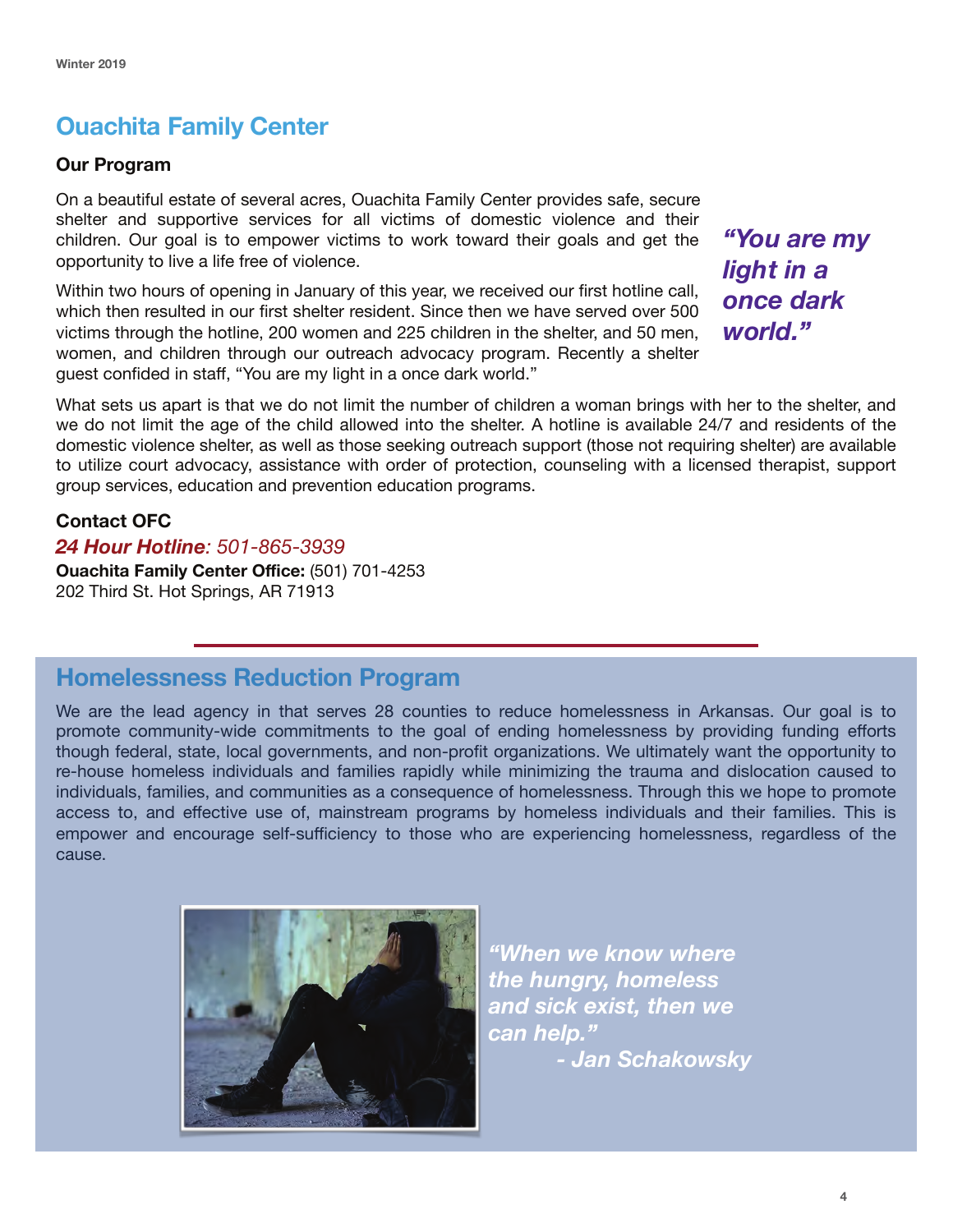## **Public Awareness Prevention Program**



Our goal is to decrease the use of alcohol, tobacco, and other drugs and provide prevention education to local schools, civic groups, and communities within Region 8. Our prevention program not only serves Garland County, but Montgomery County, Pike County, Clark County, and Hot Spring County as well. You may have seen the RAAD billboards and t-shirts around our area that say "Rise Above Alcohol and Drugs!"… That's us! Our prevention team will create youth and adult coalitions, and support preexisting coalitions, in each county to let the citizens of those areas take the lead in educating their peers in the fight against substance abuse. While we do not provide substance abuse treatment, we do provide resources and referrals for those seeking services beyond prevention education, just as Ouachita Children, Youth, and Family Services does with all of our programs. If you would like to be a part of our prevention efforts, please contact us!

## **Contact Public Awareness**

Call (501) 623-5591 ext. 223 Located at 339 Charteroak St. Hot Springs, AR 71901

# **Ways To Give**

## **Year End Giving**

Year-End Giving refers to the charitable giving during get last few months of the year. It greatly impacts nonprofit fundraising due to the rise in awareness of each cause. This can be in the form of donations both monetary and material, or in-kind.

#### **Memorial**

A memorial donation is a donation made in memory of a loved one. You can donate directly to us on behalf of the person you are remembering, and we send a card to loved ones to notify them of your memorial donation.

#### **Honor**

A unique and special gift for a special someone. You can donate to us and we can let them know that you have donated in their honor. These make great birthday, anniversary, or holiday gifts!

#### **Legacy**

Part of planned giving is what is called a legacy gift. A legacy gift is a donation made by an individual through a will or other formal designation. Legacy gifts can be material goods, property, stocks, money, or anything of value to the beneficiary.

#### **Volunteering**

Money is always great, but not everyone has an opportunity to donate financially. But everyone does have a gift. If you have a special passion, talent, or heart for service, we can use it! Not sure where to start? Call us and we'll get you matched with the program that fits what you're willing to give.

## **AmazonSmile Charity List**

If you already shop on Amazon, you can look up our Charity List for donation options. Simply browse our list, order, and it gets sent directly to us! *Due to privacy rules, Amazon does not let us know who the sender is, so please fill out the gift box information so we can thank you for your gift!*